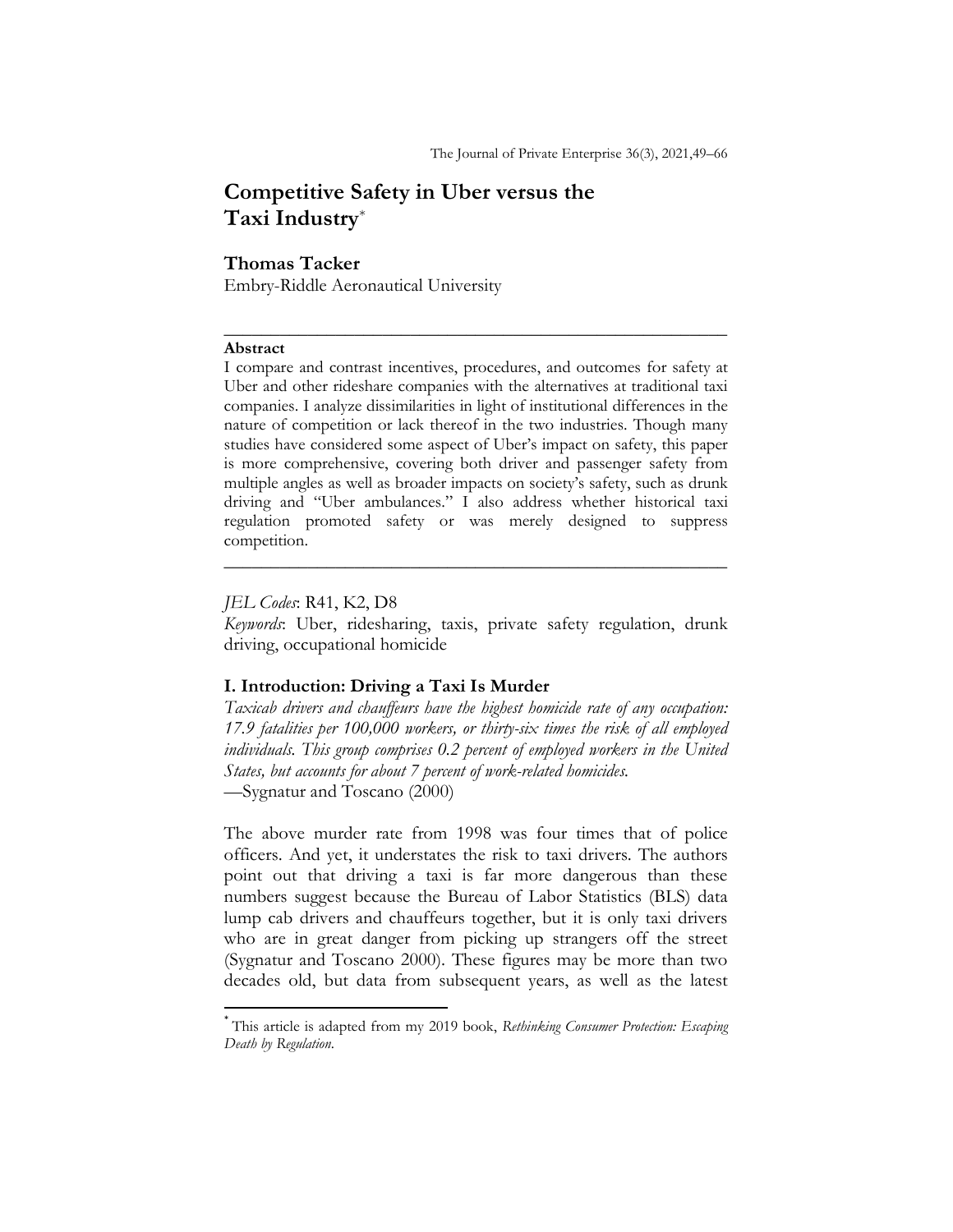available data, show that taxi driving has consistently been, and remains, the occupation with, by far, the highest risk of murder in the United States (BLS 2017). Unfortunately, there is little safety data available on cab drivers, and even less on passengers. This fact may tell us something about the safety concern exhibited by taxi companies and their regulators, as I will later discuss.

Of course, the danger is two-edged. Cab passengers are also hopping into a car with a stranger. There are no comprehensive data available on crimes committed by cabbies, but at least three serial killers worked as taxi drivers. David Berkowitz, "Son of Sam," was a nighttime taxi driver for a time (Pulham 2012), and Derrick Bird, "the Cumbria Killer," was a self-employed cabbie in Whitehaven, England (Brown 2011). Cab driver Paul Durousseau murdered several of his passengers in Jacksonville, Florida (Ivice 2003). Thankfully, though, serial killers are not commonplace in taxi driving or in any occupation. More commonly, unfortunately, driver sexual assaults against female passengers have been an ongoing taxi problem (Gonen 2016).

At the same time, data published by Uber in 2019 revealed that sexual assault instigated by both drivers and passengers is also a ridesharing problem. However, Uber and other rideshare companies use procedures that seem likely to minimize aggression from both passengers and drivers, as this paper will discuss.<sup>1</sup> More broadly, ridesharing offers the possibility of numerous other safety improvements, largely stemming from electronic records.

 Many authors have analyzed some aspect of the safety impacts of Uber and other rideshare companies, often in comparison with traditional taxis.<sup>2</sup> A common thread, discussed in more detail below, is that these studies generally focus on a particular aspect of safety such as intoxicated driver arrest rates or traffic fatalities—rather than a more comprehensive consideration of both driver and passenger safety. This paper endeavors to fill that gap and also comparatively analyzes the safety procedures of traditional taxi service versus Uber,

<sup>&</sup>lt;sup>1</sup> Uber has been the main player in the rideshare industry, has lead the industry's development in the face of frequent government opposition, and has most often been at the center of safety discussions in the industry's formative years—the focus of this paper. Throughout the discussion, a reference to Uber can generally be taken as a shorthand reference to Uber, Lyft, and other rideshare companies.

<sup>2</sup> See, for example, Barreto, Silveira Neto, and Carazza (2021); Barrios, Hochberg, and Yi (2018); Feeney (2015); Greenwood and Wattal (2017); Lafrance and Eveleth (2015); Martin-Buck (2016); Brazil and Kirk (2015); and Dills and Mulholland (2017).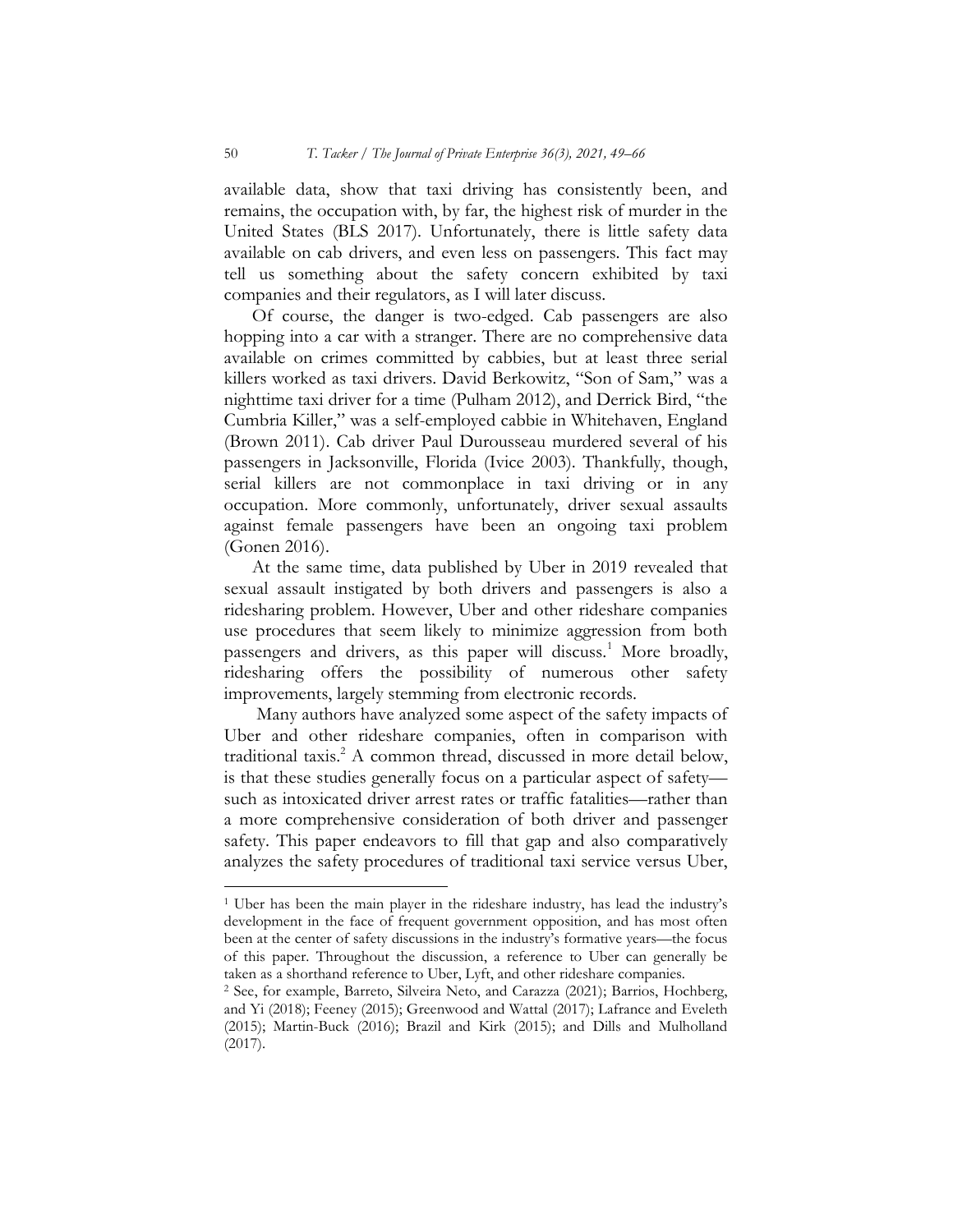with an eye toward highlighting safety differences that likely stem from the impact of regulated cartels versus competitive markets.

Section 2 considers the institutional underpinnings of safety outcomes. In section 3, I compare and contrast safety procedures for protecting drivers from assault and/or robbery. Then, in section 4, I investigate passenger safety in the two industries from two perspectives: safety in terms of driving and accident risk, and protection from driver assaults. Finally, section 5 considers three other areas of safety: passenger pick-up procedures, impact on drunk driving, and the possibility of "Uber ambulances." Section 6 summarizes findings and implications.

### II. Institutional Underpinnings of Safety Outcomes

This section discusses taxi regulation, examining in particular whether it appears to be mainly about suppressing competition or about promoting greater safety. Since background checks for drivers are the taxi industry's only specific claim for providing greater safety than ridesharing services, I examine their argument. I also consider some unusual aspects of competition in the rideshare industry and how that competition interacts with technology to promote safety.

### A. Regulation: Cartel Device or Safety Promoter?

Taxi companies have always argued that their traditional regulated system promoted passenger safety. Critics, including most economists, maintain that taxi regulation is essentially a cartel device, with strong entry restrictions designed to keep prices high (Moore and Balaker 2006). As we will see, the evidence that taxi regulation has generally resulted in higher prices and poorer customer satisfaction seems indisputable. However, it might be possible, at least in theory, that promoting safety through regulation simultaneously resulted in higher prices and lower quality in nonsafety attributes. This is essentially the cab industry's implicit argument, that Uber's lower prices came from cutting corners on safety.

Two studies in the early 1980s, one by the US Department of Transportation (Shaw et al. 1983) and one by the Federal Trade Commission (Frankena and Pautler 1984), analyzed the tendency for regulatory tax cartels to form.<sup>3</sup> New York City, the world's largest taxi market, perhaps best illustrates the problem. In 2013, before Uber

<sup>&</sup>lt;sup>3</sup> The strongest studies of the taxi industry were published in the 1980s.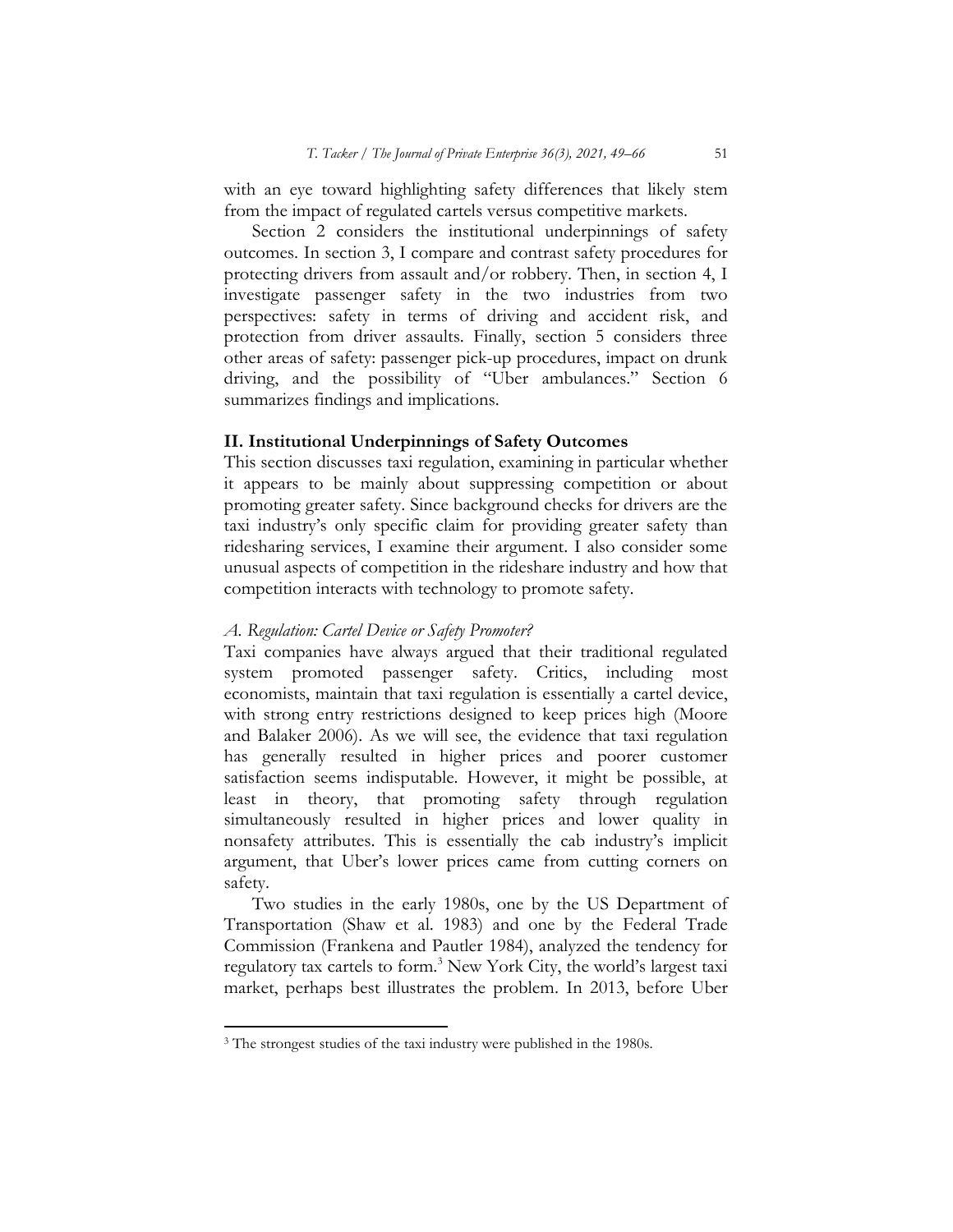began to change the market, the cost of a taxi license (termed a "medallion") was \$1.3 million (Byrne 2018).

The most conclusive evidence that taxi regulation inhibited competition and suppressed safety innovation is probably the reaction of consumers finally given a chance to embrace new entry by private drivers not regulated by government taxi authorities. In the first quarter of 2014, taxi-type services dominated the ground transportation market, with an 85 percent market share (Bender 2015). By 2017, Uber had 56 percent of all ground transportation revenues, Lyft had 12 percent, car rental companies had 25 percent, and taxis (including limos and shuttles) had only 7 percent (Goldstein 2018). The collapse of the cab industry, from an 85 percent market share to a mere 7 percent in three years, is a clear indication that consumers rejected the industry's frantic advice that unregulated upstarts like Uber and Lyft were unsafe and untrustworthy.

In fact, there appears to be no evidence that taxi regulators seriously attempted to promote safety. For example, even before the technological revolution ushered in by Uber and others, taxi companies could have done some things to better protect both their drivers and their customers. Since robbery was the main motive of those who murdered cabbies, companies could have established a policy where drivers carried no cash at night, perhaps with some sort of ticket system for customers without credit cards. Taxi companies, like truck companies, could have placed a prominent "How's my driving?" sign on the outside and inside of every cab with a toll-free number to call to readily report bad driving, improper advances, or any other problem. Indeed, when Uber and others introduced procedures to prescreen both passengers and drivers, with a strong electronic log of where drivers traveled and with whom, the taxi industry did not rush to copy these innovations but instead tried to suppress them by seeking to ban rideshare companies through regulation (Sundararajan 2016; Tacker 2019).

Consider also the general failure of taxi regulators to record and present hard data about taxi safety.<sup>4</sup> One might hope that it would be common practice for safety regulators (generally part of local governments) to at least gather and keep data about, for instance, complaints of assaults against female customers. It is not.

 $\overline{a}$ 

<sup>4</sup> Uber recently did present some comprehensive safety data (Somerville 2019) but the taxi industry still had not at the time of writing.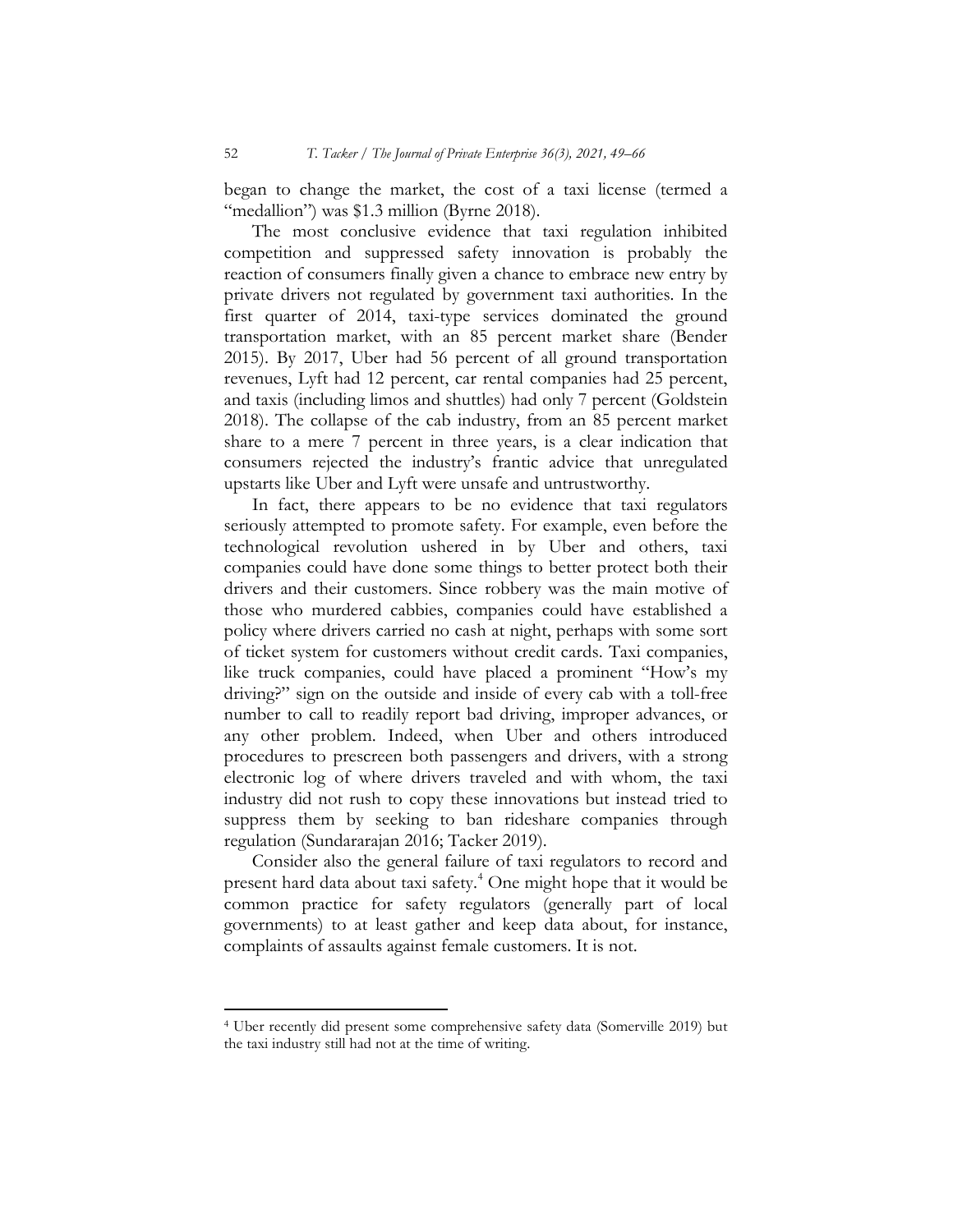An unfortunate episode in Washington, DC, in 2012—seven assaults by taxi drivers against female passengers over a few weeks highlighted regulators' lackadaisical attitude. The taxi commission issued a public warning to female passengers and stated that the scope of the problem was unclear. The commission's spokesperson, Neville Waters, said, "It's not as if there's a standard procedure where we get all incident reports. A lot of it depends on the commander of the particular ward. That also doesn't necessarily mean that all assaults that are occurring in a cab are being captured or that we're even getting that information" (Lafrance and Eveleth 2015). In other words, the taxi commission, "safety watchdogs" for the community for decades, had never established procedures for monitoring safety and had no clear idea how safe or unsafe riding in their taxis might be. Essentially, they advised women to ride in taxis at their own risk.

In their fight to survive against Uber, the reeling cab industry has desperately clung to the claim that regulated taxis offer superior safety. They have presented no corroborating data at all, which may imply that no data exists or that if data does exist somewhere, it is not favorable to their cause. Moreover, it is revealing how narrow the industry's defense has been, focusing virtually exclusively on the charge that Uber drivers were far more likely to attack passengers. That charge rests completely on a procedural difference between many taxi regulators and Uber.

#### B. Driver Background Checks

Taxi drivers often, though certainly not always and everywhere, must pass an FBI background check (which includes fingerprinting), while Uber uses private background checks (which do not check fingerprints). Thus, the industry's case that taxi regulation is about safety rather than simply running a cartel rests, in practicality, entirely on the opinion that FBI checks of prospective drivers are vastly superior to private background checks (Sundararajan 2016; Tacker 2019). Let us examine this notion.

In 2013, the National Employment Law Project released an extensive study of the FBI's employment background checks which found that "FBI records are routinely flawed" (Feeney 2015). FBI spokesperson Stephen Fisher explained these defects in FBI background checks, saying, "The big key is it is a voluntary process, so law enforcement agencies are not required to provide us their arrest data and criminal history information. We rely on the agencies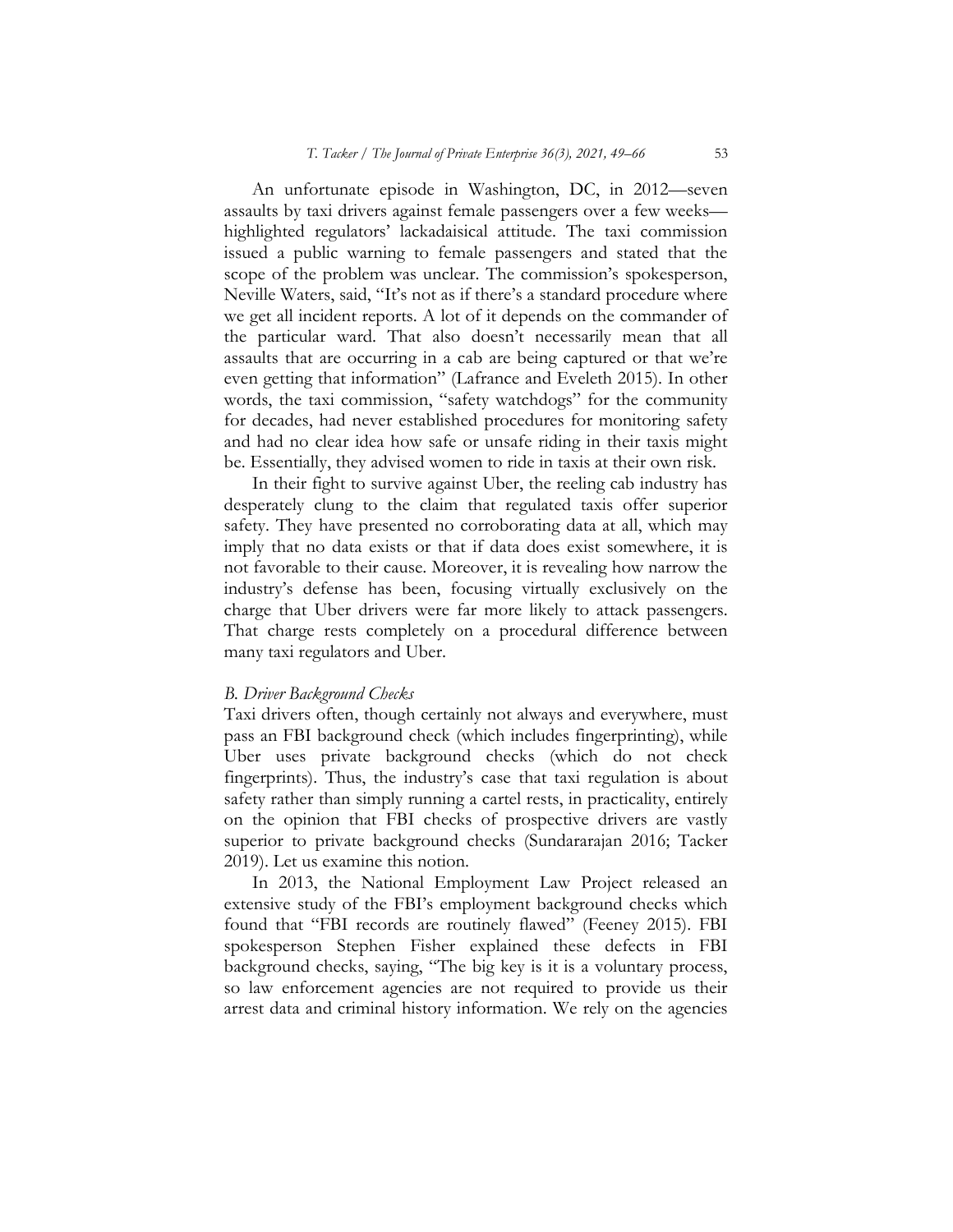to provide us the most accurate and up-to-date information, as we are just the repository" (Lafrance and Eveleth 2015).

Even if the FBI system was perfect, would there be any real safety gain if Uber used fingerprints rather than named identities? It is surely true that a master criminal could create a convincing false identity that would hold up under normal background check scrutiny, and that only a properly conducted fingerprint check would have a chance of catching this sort of criminal. However, it is hard to imagine why the proverbial evil genius would be so interested in driving for Uber. It seems senseless that a cleverly incognito criminal would plan to commit crimes against his Uber passengers, knowing that there is a clear electronic record of every single passenger he picks up and where he drives them.

Recent trends suggest that city regulators are beginning to acknowledge that FBI checks are not especially useful. For example, Dallas regulators verify that Uber has conducted private background checks. The city also occasionally audits these private companies. Indianapolis concluded that costs outweighed any conceivable benefits to additional checks beyond what Uber normally does (Hirshon et al. 2015). Even more revealing, some governments that previously required FBI fingerprint checks, after observing Uber's operations, have changed their laws to emulate Uber's backgroundcheck procedures for taxi drivers.

Likewise, taxi companies are at last beginning to do what they should have done long ago—copy not only Uber's background checks but their entire approach. That is, taxi companies have begun to use apps similar to Uber's, creating those electronic logs that are so key to ensuring safety as well as the best customer service (Canon 2018; Daysog  $2018$ ). The decision by Uber and Lyft, as well as many of their government overseers, to rely on private background checks and skip the fingerprinting appears sensible and is increasingly emulated in what's left of the taxi business.

All evidence suggests that taxi regulation has not been a significant source of taxi safety, though it clearly has suppressed competition (which, in turn, suppresses safety innovation). The city council of Washington, DC, investigating the failures of taxi regulators there, summed up its findings as follows: "By restricting supply and creating high barriers to entry, there is an unmet demand for taxi service, longer wait times for taxis, more non-responses to phone requests, less clean vehicles, poorer quality of service, and higher fares. Taxicab drivers would refuse service to certain types of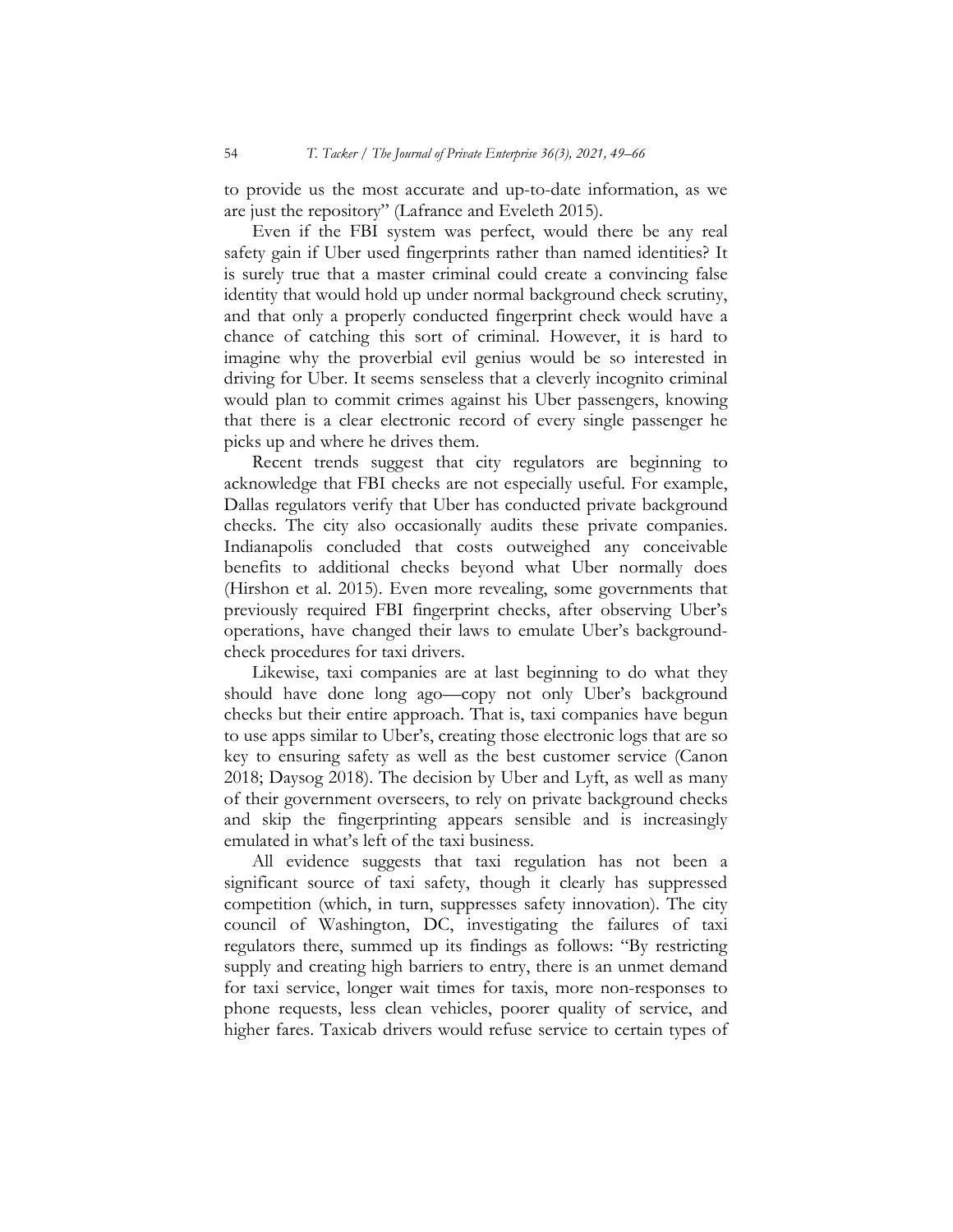customers (for example, based on race) or to certain parts of the city" (Snead 2015). Viewing taxi regulation as a government-enforced cartel appears accurate.

#### C. The Nature of Rideshare Competition

Competition between Uber, Lyft, and other upstarts is intense, but the competition among drivers is particularly interesting. Passengers can easily rate their drivers through the app, while prospective passengers can readily see the historical ratings of their potential driver and are free to decline and choose a different driver.

In a real sense, each driver is an entrepreneur competing against other driver-entrepreneurs. It is apt that Uber refers to its drivers as driver-partners. Drivers pay a fee (about 20 percent of the fare) to use the platform, then use their own vehicles and independently choose their hours and routes. Perhaps, by now, many of us take all this for granted. Yet, it is an ingenious and productive system that has essentially brought powerful small-town-like reputation effects to huge cities.

### III. Comparing Safety Procedures for Protecting Drivers

With no comparative data, all we can examine are the safety procedures for taxis and Ubers. Uber's procedures would seem to make its drivers safer from passenger crimes than are taxi drivers. Ubers do not pick up random, unknown passengers off the street, and they are less likely than cab drivers to carry substantial cash since payments are generally automated through registered credit cards. (Drivers will accept cash but are not allowed to make change; the passenger would simply receive a credit.) Every Uber passenger leaves a clear electronic record of who they are, where they hopped in the car, and where the car goes (Stone 2017).

Robbery is the underlying reason taxi drivers are so frequently murdered, where killers are after the cash drivers normally carry (Sygnatur and Toscano 2000). Although there is little data on murder rates of rideshare drivers, the murder risk does not seem to be a significant concern.<sup>5</sup>

An interesting example of how confident Uber drivers are of their safety was illustrated in the Forbes article, "The Uberpreneur: How an Uber Driver Makes \$252,000 a Year." The driver depicted,

 $\overline{a}$ 

<sup>5</sup> Uber (2019, p. 17) recently shared US safety data showing homicide rates for drivers were about one per 331 million trips (including passengers and bystanders, the rate was 1 in 122 million).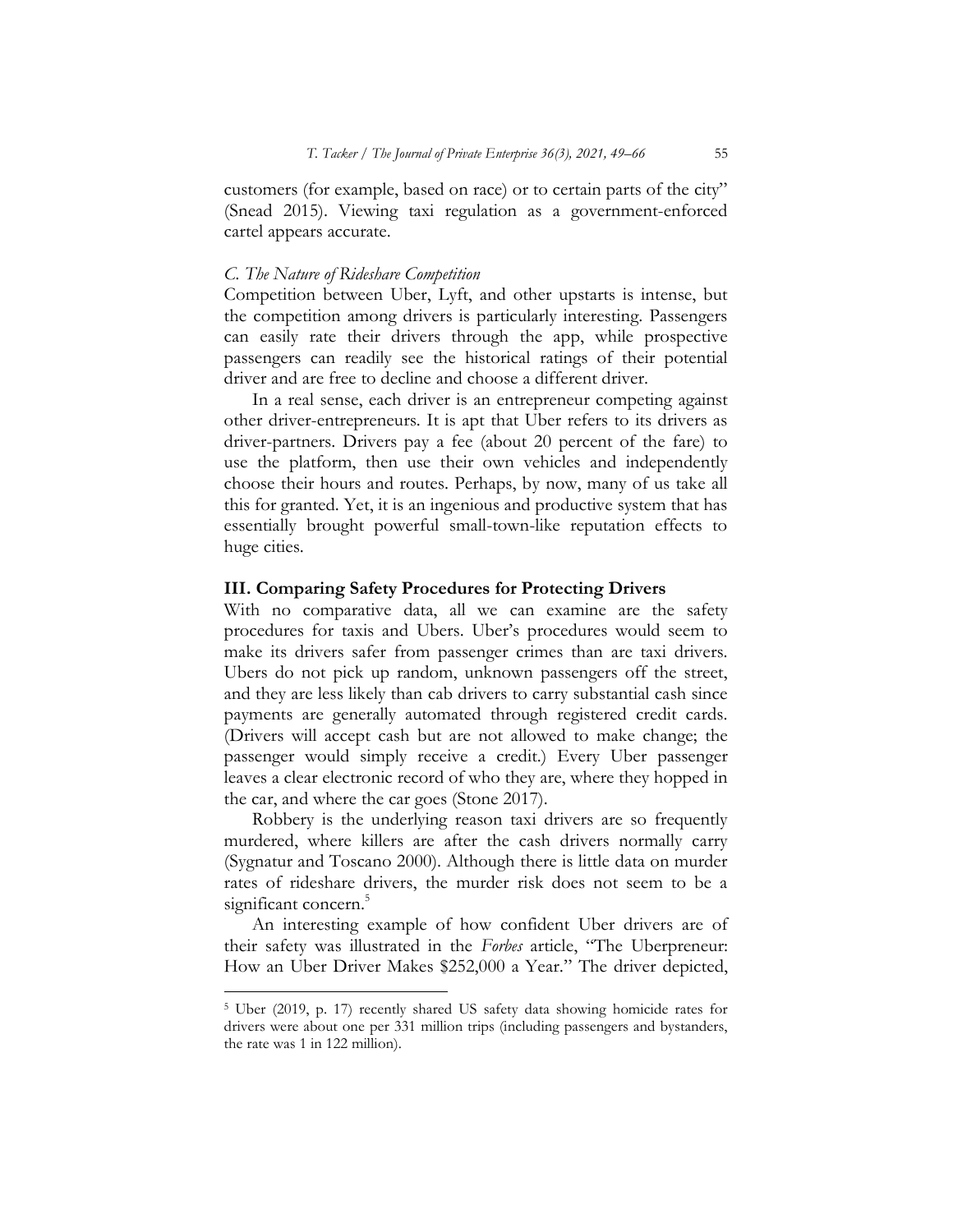Gavin Escolar, also owns a jewelry store and displays some of his wares on his person and in his vehicle. If passengers comment on the jewelry and are interested, then he brings out more samples, as well as a catalog. Uber fully supports Escolar and all of its driver-partners who mix in their own businesses with driving. After all, there is no concern that hard selling would irritate riders; the customer rating system automatically polices that and any other driver misbehavior. Indeed, Escolar has been highly rated by his thousands of Uber customers, earning a 4.85/5.00 on premium Uber Black and a 4.87/5.00 on low-cost UberX (Youshaei 2015).

Online reputation plays a key role in safety that goes both ways: passengers are also rated by drivers. Before drivers accept pick-ups, they can evaluate the passenger and the location at that time of day and then decide if the scenario represents too much risk. Further, Uber will ban passengers if their behavior has been seriously problematic (Uber 2021).

Consider, also, that Uber provides a virtually automatic outlet to employment for anyone properly qualified who wishes to earn money as a driver. Before Uber, a New Yorker who couldn't afford to buy a medallion, or find a job with a company that had an extra one, could only choose to give rides illegally as a "gypsy cab" driver. This was an especially dangerous job, no doubt far worse than conventional taxi driving. Gypsy cabbies operated in poorer, more dangerous neighborhoods where licensed taxi drivers seldom bothered to venture, and where gypsy cab drivers knew regulators and police enforcing licensing laws were unlikely to find and hassle them. Of course, these drivers had no home office dispatcher instructing or guiding them; they were on their own as they picked up strangers on potentially dangerous back streets. A New York Times article detailed the dangerous lives of the city's gypsy cabbies in the article, "Gypsy Cabs: A Hard, Chancy Life on the Side Streets of New York" (Hernandez 1992). Today, people whose life circumstances would have forced them to become gypsy drivers back in the day can often become Uber drivers and potentially be far safer.

### IV. Comparative Passenger Safety

Let us now consider passenger safety in terms of accident risk from the driver's handing of the vehicle as well as the risk of being assaulted by the driver.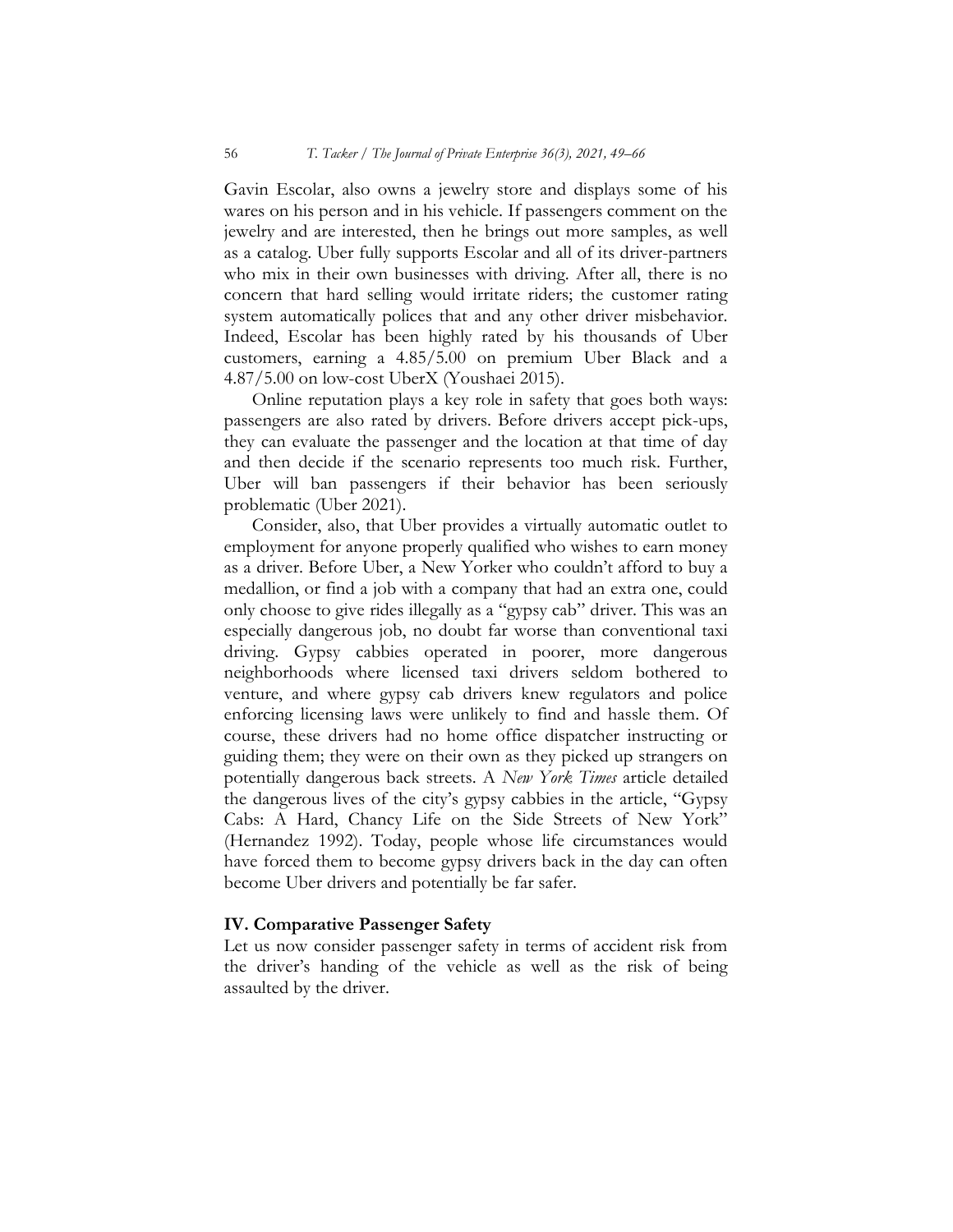#### A. Driving Safety

The incentives for safe driving are likely much stronger for Uber drivers than for taxi drivers. Uber's GPS system and electronic recordkeeping make it easy to monitor driver speeds. Uber also makes use of smartphone gyrometers that can more exactly measure car movements such as sudden stops or swerves (Warren 2016). Traditional taxis have used none of this technology. Uber customers can conveniently report bad driving and give their driver a bad online rating right through their phone app. It's much more of a hassle for cab riders to do likewise. More fundamentally, in Uber's system, no driver is guaranteed a customer. Rather, the customer can evaluate the driver's online reputation and either decline or accept the ride offered. Traditional taxi customers take either the luck of the draw on the street or with whomever the taxi company sends. Except in the most extreme cases, there are no reputation effects for drivers to worry about (Sundararajan 2016).

A possible safety plus for taxis is that their drivers have to be commercially licensed and may receive additional training, while Uber drivers need only a standard driver's license. However, there is no empirical evidence that commercial licensing improves driving safety. Even if one accepts that it takes greater driving skill to get a commercial license, the greater issue is driver habits and attitudes.

Think of this analogy: Truck drivers with the "How's my driving? Call this number" sign are constantly monitored by every driver on the road. Similarly, Uber drivers are constantly monitored electronically by the Uber corporate "home office" as well as by passengers who can easily report unsafe driving. This system is akin to having a "how's my driving" sign on the back of the driver's seat. It likely makes Uber's drivers safer, which probably explains why the taxi industry has never specifically argued that its driving is safer.

Furthermore, although taxi regulation varies from city to city, Uber and other rideshare platforms generally enforce stricter rules in their background checks than the government does (Uber 2019, p. 11). Uber and government regulators are concerned about the same general issues in an applicant's driving and criminal history, but governments are generally only worried about issues over the previous five years, while Uber and Lyft analyze the last seven years. Thus, for example, someone with a DUI conviction six years ago would have no problem working as a taxi driver but would not be qualified to be a driver-partner with Uber (Feeney 2015).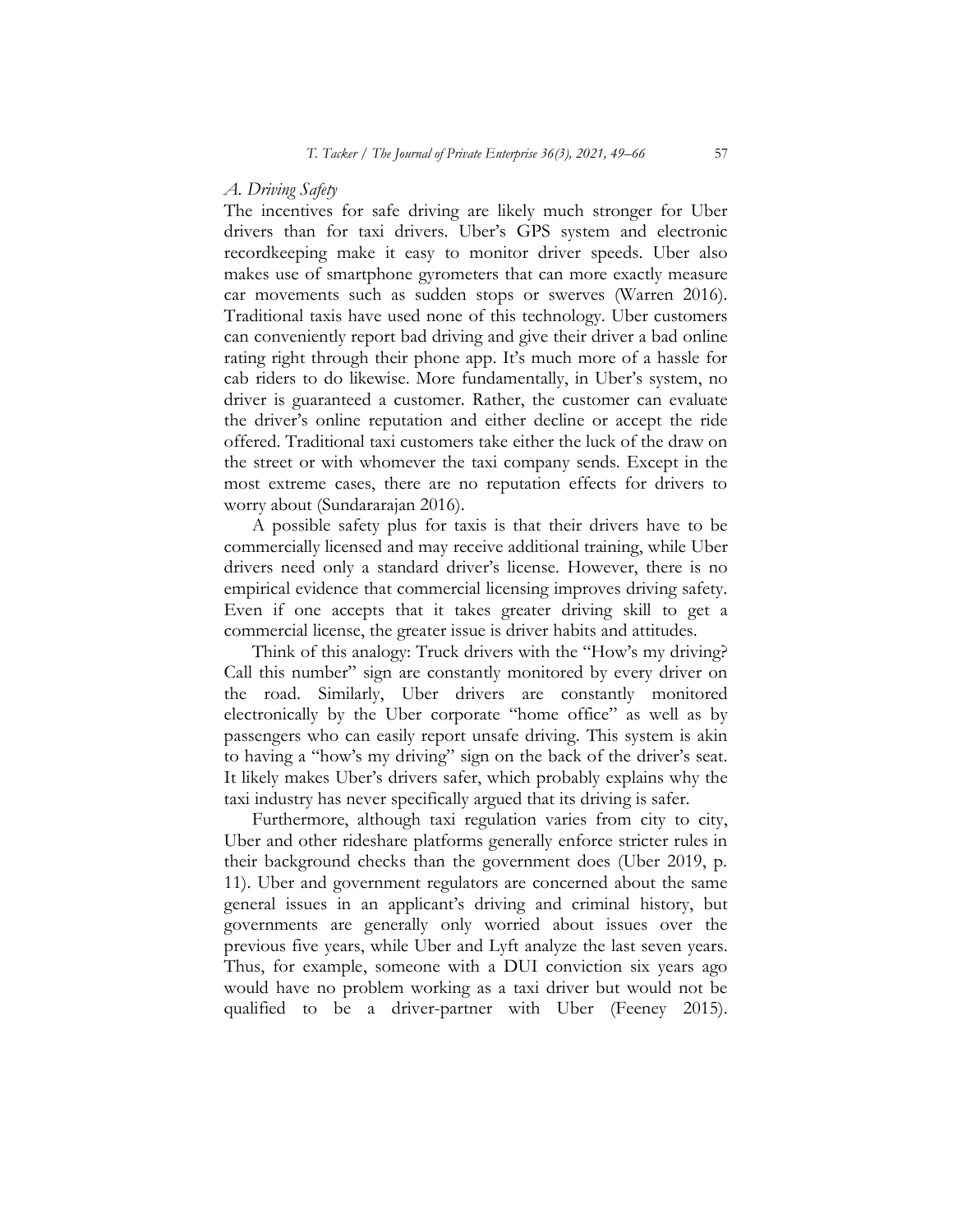Furthermore, Uber uses continuous driver screening technology to monitor for new offenses (Uber 2019, p. 11).

An empirical analysis of drivers in San Francisco found rideshare drivers to be much safer motorists than cabbies, as one would expect given taxi drivers' inferior incentives for safety. The study was conducted by Zendrive, a California-based company that uses smartphone technology to help increase driver safety for businesses and some insurance companies. For several months in 2014, Zendrive employees rode with both taxis and rideshare companies, secretly recording data via their phones. Cabbies were far more leadfooted, speeding 50 percent more of the time than rideshare drivers on average, and 250 percent more during peak hours. Rideshare drivers actually sped slightly less than average drivers, perhaps reflecting their concern for their online reputations. "During nonpeak hours, rideshare is both cheaper and safer than taxi," Zendrive found. "During peak hours, price-conscious passengers should probably take a taxi [if they can find one]. However, passengers that care most about safety should still prefer a rideshare service, as the safety gap is even bigger then" (Zendrive 2014).

Another possible advantage of taxi procedures is that taxi vehicles are regularly inspected for mechanical safety, while Uber drivers generally own their vehicles and make their own maintenance decisions. Again, we have no data on mechanical failures of taxis versus Ubers, so we have no way of judging whether mechanical checkups are useful. However, a number of studies have examined whether mandatory state inspections of private vehicles reduce accidents. These studies find that government inspections have zero impact: they do not reduce driving accidents or casualties at all (Fleming 2015; Feeney 2015; Poitras and Sutter 2002). Most governments have therefore abandoned these inspections. Feeney (2015) points out that in 1975, thirty-one states and the District of Columbia required regular vehicle safety inspections, but as of 2015, only seventeen states did.<sup>6</sup> Since these inspections are so ineffective generally, there is no reason to suppose that inspections of taxis do any good.

Yet, the fact that Uber drivers own their vehicles may in itself lead them to better maintain their vehicles than cab drivers who

<sup>6</sup> Studies cannot conclusively explain why mandated mechanical inspections of vehicles are so useless. Probably, people simply modify their driving to offset any mechanical weakness—such as driving slower and stopping earlier if the brakes aren't quite tip-top.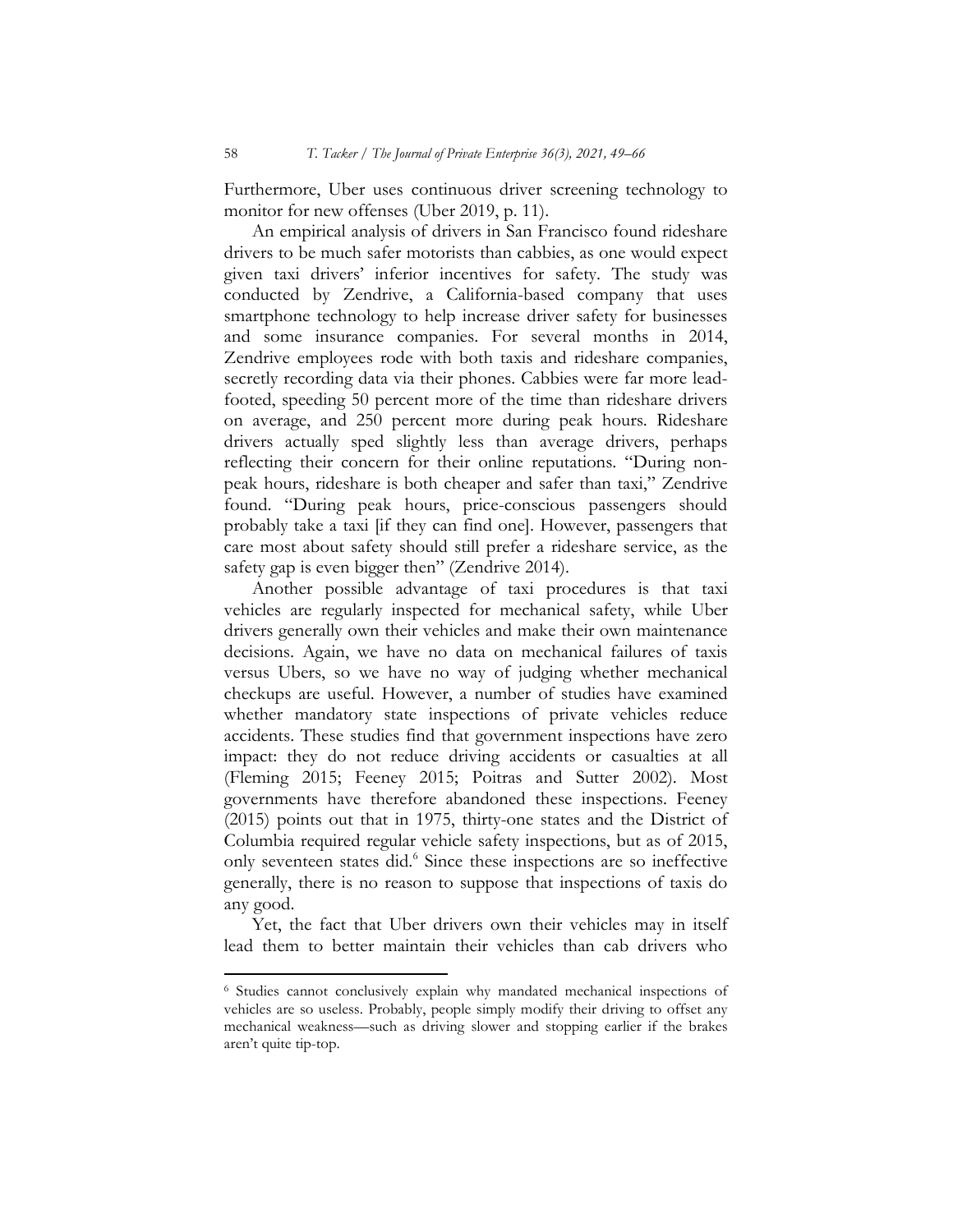typically are driving company cars. Also, Uber requires that drivers use relatively new cars, while taxi companies do not (Hyde 2019). In addition, just as passengers continuously monitor how safe their Uber driver is, they also monitor the safety performance of the vehicle. A car that skids on bald tires or has piercingly squeaky brakes will likely be noticed and reported. Thus, in addition to driving around with an implicit "How's my driving?" sign, each Uber operator also has an implicit "How safe, dependable, and clean is my vehicle?" sign. Again, Uber drivers' strong concern for their personal reputation seems to be a key feature in promoting safety, and efficiency in general.

#### B. Comparative Passenger Safety from Driver Assault

I was scared and frustrated I had to think about things a man alone on the town wouldn't have to think about. I had so trustingly lined up and gotten in a random cab. There was no way of easily warning another lone woman who might also take a ride with that guy that night, or that week, or ever. No way to complain about inappropriate advances. There was no app for that and no way to trace him if he didn't deliver me back to my hotel, either. He was just a random cab driver in a taxi line and no one thought anything of it.

—Sarah Buhr, a writer for TechCrunch, on her terrifying taxi experience (Buhr 2016)

Sarah Buhr explains the safety advantage of Uber in her article, "Regulators Should Favor Lyft and Uber, Not Taxis for Safety Reasons" (Buhr 2016). Once again, electronic records make a difference. It will be clear whom the Uber driver picked up, when and where they were picked up, and where the car went. Conversely, the taxi driver can pick up someone anywhere, from an anonymous airport line or on a secluded street where there are neither witnesses nor electronic trails, with no one knowing the passenger was picked up or where she was taken. Further, Uber suspends drivers as soon as the company receives a complaint from a customer alleging assault, then opens an investigation. By comparison, many taxi commissions, such as Washington's, suspend taxi drivers only after criminal charges are filed (Lafrance and Eveleth 2015).

#### V. Other Impacts on Safety

Let us now turn to the safety aspects of the passenger pick-up system itself, Uber's impact on drunk driving, and the degree to which Uber may substitute for ambulances.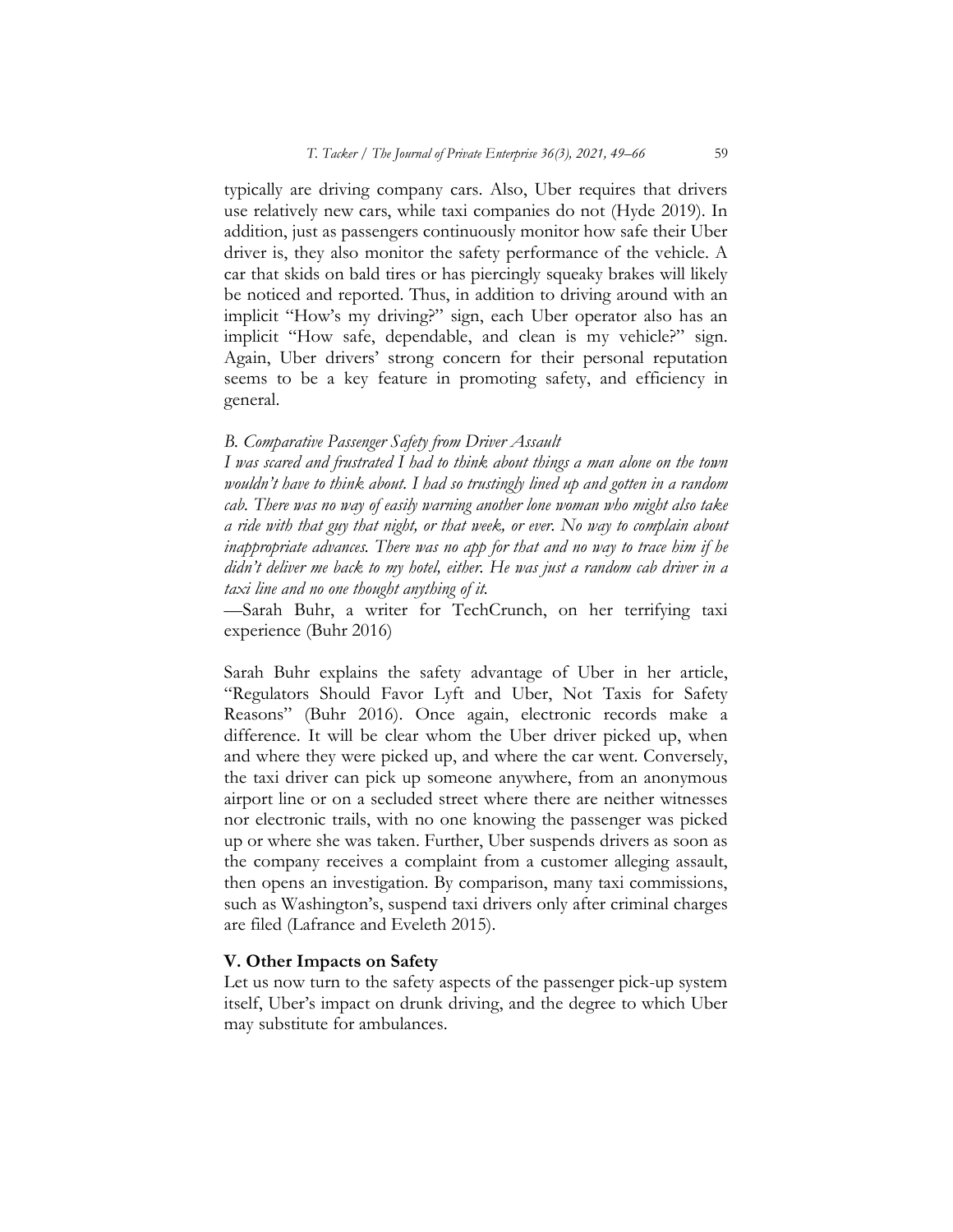#### A. Prompt, Well-Planned Pick-Ups Are Safer

One clear safety advantage of Ubering rather than taxi riding is the far more rapid and organized response of Uber. For example, a short wait time for a ride is of the essence for a woman alone with a broken-down car in an unsafe neighborhood. Also, there is never a need to roam the street hoping to hail an Uber. In fact, since the app tracks the driver, there is no need to wait outside at all.

Also, Ubers arrive far more speedily than taxis. For instance, a 2014 study in San Francisco found that Uber arrived in less than ten minutes 93 percent of the time, while only 35 percent of dispatched taxis made it that quickly. Uber riders never waited over twenty minutes, compared to 22 percent of passengers who called taxis and 33 percent of passengers who hailed a cab on the street (Rayle et al. 2016).

#### B. Uber's Impact on Drunk Driving

The convenience of summoning a driver quickly with an easily operated phone app, knowing upfront what it will cost, not needing to fumble with cash or credit cards, and often saving money versus a taxi seems likely to encourage tipsy or exhausted customers to Uber home rather than drive themselves. Drunk passengers are a substantial portion of Uber's nighttime customers; guidelines on the best way to handle them are common topics among driver forums. Uber also offers a standard \$200 compensation for cleaning when a drunk passenger vomits in the driver's car (Campbell 2014).

Uber's market pricing, which allows prices to surge when demand jumps and/or supply is restricted, is a key aspect of reducing drunk driving in peak periods. The ultimate peak period for drunkenness is, of course, New Year's Eve. Demand is off the charts; simultaneously, supply is severely limited because many would-be drivers prefer to celebrate the season themselves. In the old days of the taxi cartel with a fixed price that was normally too high, but way too low on New Year's—it would be almost impossible to get a cab. However, with Uber's system, the price surges to induce drivers to be available and to put up with inebriated passengers. For instance, in Miami Beach in the early hours of January 1, 2016, Uber's price was nearly ten times the normal level (Munzenrieder 2016).

Many formal studies confirm a substantial drop in DUI arrests once Uber is well established in a city. In one analysis of ten major cities just before Uber entry compared to two years after Uber entry,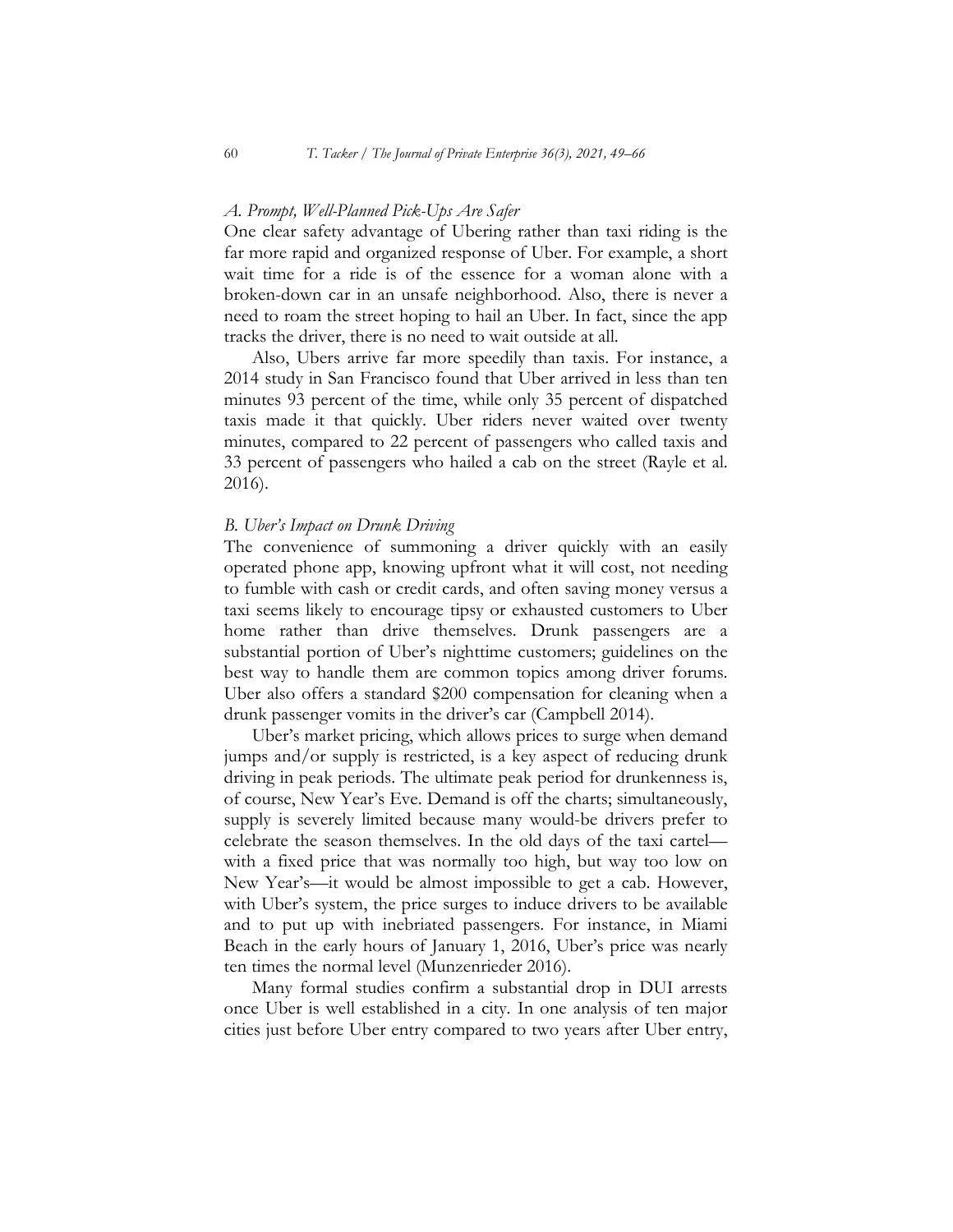DUI arrest rates declined in all ten cities. However, the decline rates varied widely, from 37 percent in Las Vegas to 14 percent in Los Angeles (Chicago Car Accident Lawyers 2018). Obviously, local conditions strongly influence the DUI arrest rate. For instance, in the ebb and flow of politics, cities may crack down harder on DUI drivers at certain times.

Traffic fatalities may offer a clearer impact measurement. One study focused on traffic fatalities in the one hundred most populous metropolitan areas but found no significant effect from Uber (Brazil and Kirk 2016). However, most studies do find an impact. One found that Uber's entry into California was associated with a significant drop in the rate of motor vehicle homicides from 2009 to 2014 (Greenwood and Wattal 2017). Another study found both fewer traffic fatalities and the usual decline in DUI arrests post-Uber (Martin-Buck 2016).

In perhaps the most comprehensive study to date, Dills and Mulholland (2017) analyze the impact of Uber's entry into 150 cities and counties over a three-year period. They find no significant impact for about the first six months of Uber operations. After this start-up period, and the rise in consumer use and acceptance, they find a monthly reduction in fatal traffic accidents of 0.5 percent, a 1.6 percent decrease per quarter at the mean.<sup>7</sup> After Uber had operated in a county for at least four years, fatal accidents declined by an average of 3.4 percent to 8 percent annually, for a total decline of 17 percent to 40 percent. These methodologies and results suggest that these safety benefits may increase over time as more and more consumers become comfortable using Uber.

Unsurprisingly, with one notable exception, Uber's entry into a market is not associated with any increase in crime. Taxi companies have alleged that Uber drivers are more likely to assault passengers, but there is no such increase in this study. The taxi cartel, in a lefthanded compliment to Uber for getting drunk drivers off the road, has charged that the presence of Uber encourages more drinking binges and related crimes since drinkers know Uber can get them home. If this accusation were true, then we would expect the study to find an increase in disorderly conduct arrests—but it does not. In fact, there is a slight decrease in disorderly conduct arrests, perhaps because of fewer arguments about who should or shouldn't drive. Nor is there an increase in assaults or robberies.

 $\overline{a}$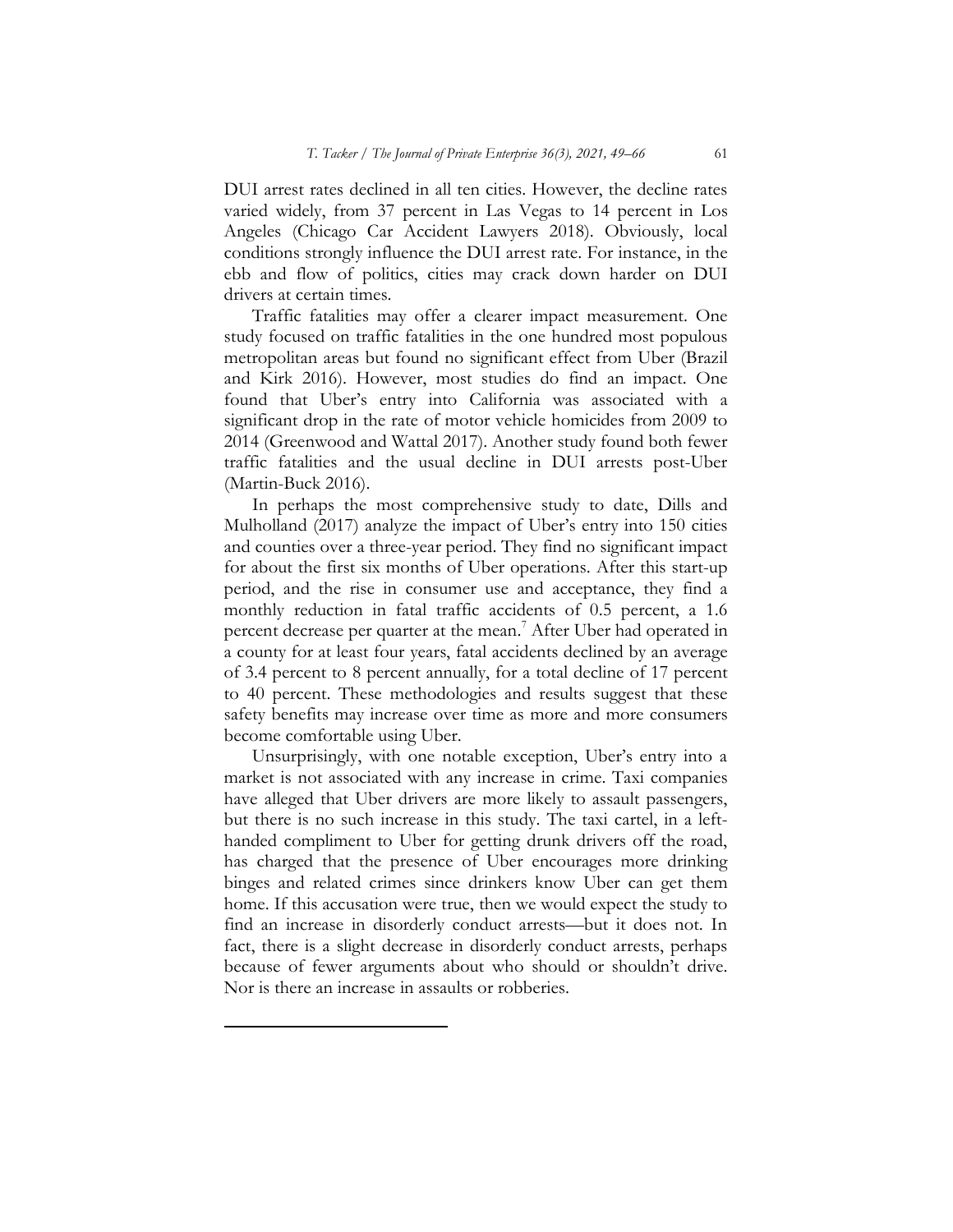The one clear increase in crime after Uber's entry is car theft. This outcome makes perfect sense. Incapacitated people who would have driven home often take an Uber instead—reducing traffic deaths, but leaving their vehicles in unsecure areas (Dills and Mulholland 2017). Thus, the one negative result from Uber's entry, more car thefts, actually seems to reflect a broader success in reducing drunk driving and vehicular deaths. An increase in stolen vehicles is probably a price worth paying for that result.

#### C. Uber Ambulances?

In the cities they serve, Uber drivers generally arrive much faster than ambulances. In a 2015 Manhattan study, it took an average of six minutes for an ambulance to arrive after being called. Uber showed up in two to three minutes. However, the Uber time advantage is actually a couple of minutes greater since the ambulance phone call, not measured in this case, takes much longer than hailing an Uber with the app. Similar speed advantages of Uber over ambulances were also documented in London. The advantage of having a widely dispersed army of drivers available almost instantaneously at the press of a button has led to discussion among health care professionals of perhaps providing basic medical training to willing Uber drivers, and maybe some equipment such as defibrillators, and possibly even issuing them emergency lights and sirens. Conceivably, Uber might one day revolutionize ambulance service as it has taxitype services (EMS1 2015).

Already, Uber has emerged as an occasional substitute for an ambulance. In a national study, Leon S. Moskatel and David J. G. Slusky find that ambulance usage drops at least 7 percent when Uber enters a city. Uber arrives faster, is far cheaper, and will go to a preferred hospital, whereas ambulances normally go only to the closest hospital. Of course, in many medical emergencies, a fullservice ambulance is necessary. Moskatel and Slusky (2017) envision a possible future system with a video link to a 911 doctor who would evaluate the level of service and expertise a patient needed and send the appropriate vehicle and personnel. Uber has made strong statements that their services are no substitutes for ambulances, but as Thulin (2018) points out, that is standard procedure for any business in our litigious society. In fact, the driver-partner status of Uber seems ideally suited to providing light-duty ambulance service. Instead of a few ambulance drivers sitting at home base, why not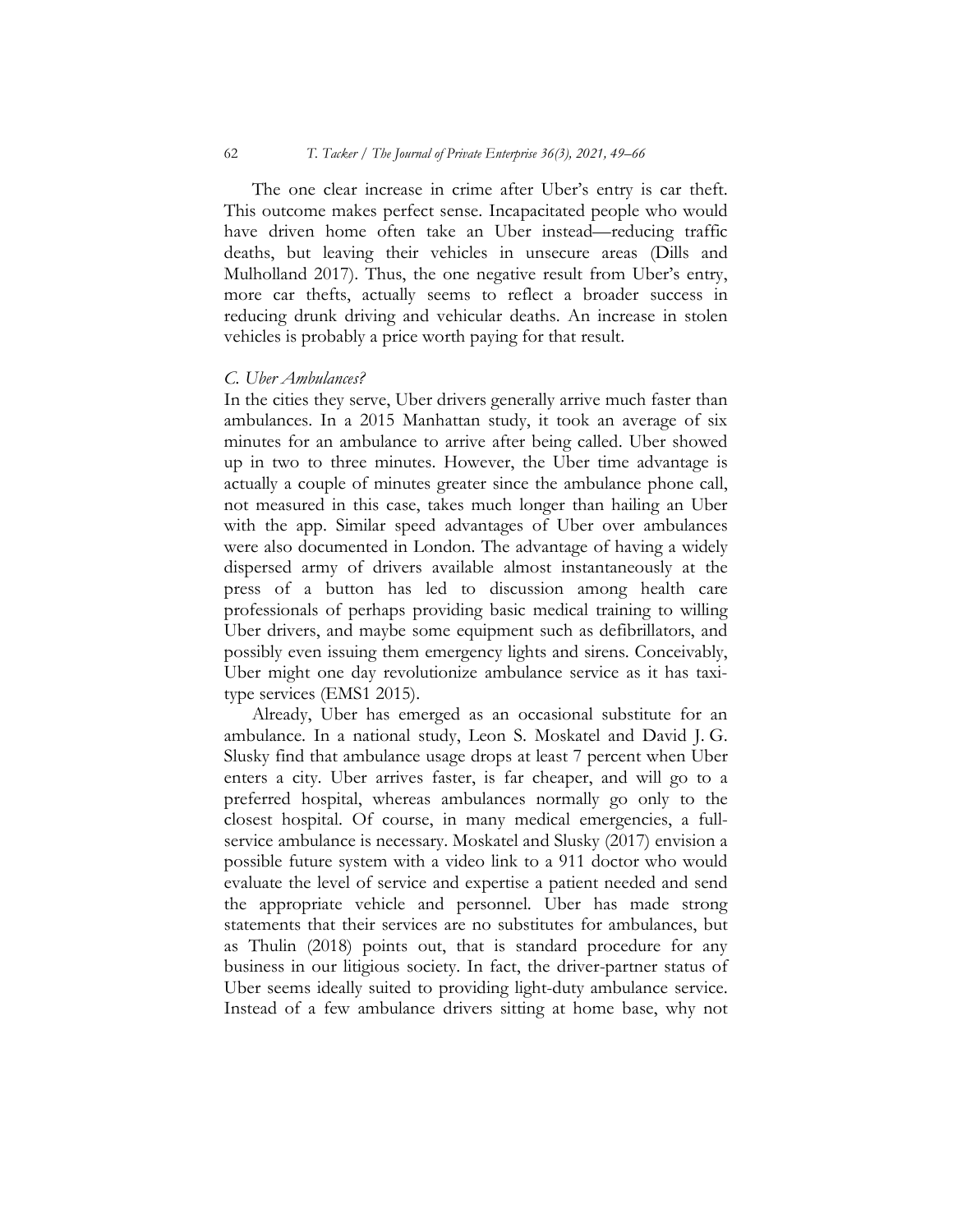have a number of them dispersed in the city, perhaps picking up normal passengers until emergency services are needed?

### VI. Conclusion

The taxi industry and its allies alleged that Uber drivers were inherently more dangerous than cab drivers were, but never presented data to back this claim up. Nor is there evidence, or even significant anecdotes, that taxi regulators have ever done anything to significantly enhance safety, or even consistently monitor it. In a cartel-monopoly that restricts supply so stringently that a taxi license can be worth over \$1 million, as it was in New York, little concern for safety and zero safety innovation are understandable.

Taxis everywhere could long ago have embraced some safety innovations—like a toll-free number for complaints and a cashless systems for late night service—well before the advent of smartphones. Uber, of course, brought in the cashless system, with an app even better than toll-free calls for complaints, as well as a prescreening and identification system so neither drivers nor passengers were strangers, and electronic records to track trips. Furthermore, drivers have no automatic right to pick up a passenger, nor does the passenger have a right to a particular driver. Instead, they each choose whether to accept the other before committing to the transaction.

All aspects of driver and vehicle safety are continuously monitored by riders with the Uber app in hand, as well as by Uber's corporate office. Similarly, individual drivers and Uber as a whole monitor each passenger, who may be banned by Uber in extreme cases, and just avoided by cautious drivers in cases of moderate misbehavior. Uber is truly a marvelous innovation for safety and for product quality in general. This technology brings a sort of smalltown individual responsibility to the modern world marketplace.

After all, what we commonly call "corporate misbehavior" is actually individual misbehavior. Often, nefarious deeds are very much against corporate policy and completely contrary to the company's interests. Such misbehavior is an example of the well-known principal-agent problem, also referred to as shirking in this context. Workers (agents) have a tendency to act in their own selfish interests rather than in the interests of the owners (principals). Uber, unlike taxi providers, has used technology and its own policies to make every driver-partner a principal in their own right. Each driver has to compete for each customer in every instance since the passenger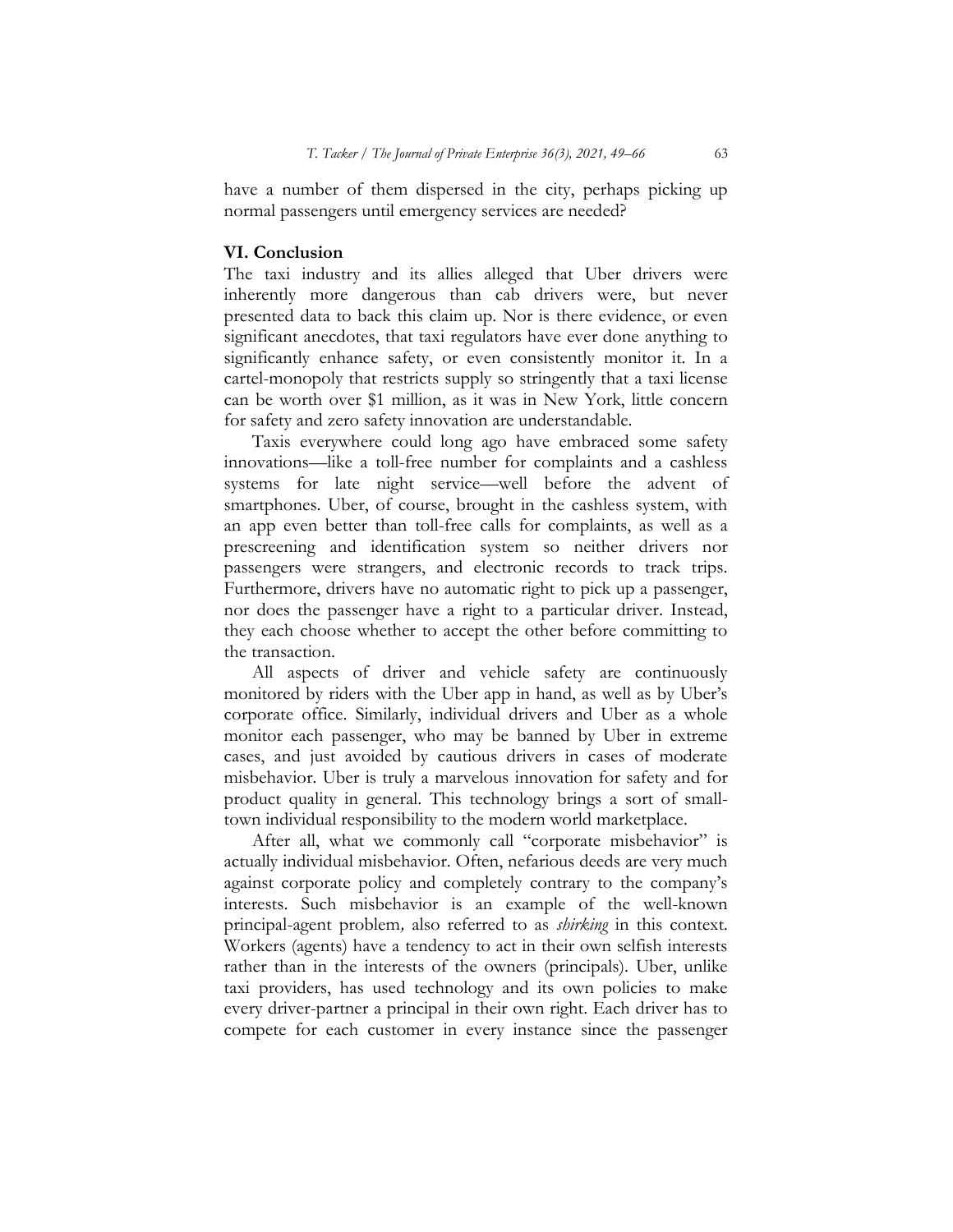makes a selection rather than having a driver assigned to them. In essence, this system gives consumers double protection, as Uber uses technology to monitor driver behavior to protect its reputation and brand value while every driver is simultaneously cognizant of protecting their own reputation and brand value.

Uber and similar companies have procedures that appear clearly superior to those of traditional taxi firms—as evidenced by the collapse of the taxi industry as consumers rushed to embrace Uber. The triumph of Uber and other rideshare companies over an entrenched, government-regulated taxi system can be seen as a triumph of private safety regulation over political regulation.

#### References

- Barreto, Yuri, Raul da Mota Silveira Neto, and Luis Carazza. 2021. "Uber and Traffic Safety: Evidence from Brazilian Cities." Journal of Urban Economics, 123.
- Barrios, John M., Yael V. Hochberg, and Hanyi Yi. 2018. "The Cost of Convenience: Ridesharing and Traffic Fatalities." University of Chicago, Becker Friedman Institute for Economics Working Paper.
- Bender, Andrew. 2015. "Uber's Astounding Rise: Overtaking Taxis in Key Markets." Forbes, April 10.
- Brazil, Noli, and David Kirk. 2016. "Uber and Metropolitan Traffic Fatalities in the United States." American Journal of Epidemiology, 184(3): 192–98.
- Brown, Jonathan. 2011. "Killer Derrick Bird Sought Revenge on Taxi-Rank Bullies." The Independent, March 4.
- Buhr, Sarah. 2016. "Regulators Should Favor Lyft and Uber, Not Taxis for Safety Reasons." TechCrunch, January 16.
- Bureau of Labor Statistics (BLS). 2017. Census of Fatal Occupational Injuries.
- Byrne, John Aidan. 2018. "139 Taxi Medallions Will Be Offered at Bankruptcy Auction." New York Post, June 9.
- Campbell, Harry. 2014. "How to Deal with Drunk Passengers." The Rideshare Guy, July 16.
- Canon, Scott. 2018. "Most Kansas City Taxis to Operate Like Uber and Lyft in Wake of New State Law." Kansas City Star, June 8.
- Chicago Car Accident Lawyers. 2018. "Ride-Sharing Impact on Drunk Driving." Moll Law Group.
- Daysog, Rick. 2018. "To Beat Uber and Lyft, Some Taxi Companies Are Trying to Become Them." Hawaii News Now, September 3.
- Dills, Angela K., and Sean E. Mulholland. 2017. "Ride-Sharing, Fatal Crashes, and Crime." Southern Economic Journal, 84(4): 965-91.
- EMS1. 2015. "Is an Uber Faster Than an Ambulance?" Lexipol, March 19.
- Feeney, Matthew. 2015. "Is Ridesharing Safe?" Cato Institute.
- Fleming, Susan. 2015. "Vehicle Safety Inspections." US Government Accountability Office.
- Frankena, Mark W., and Paul A. Pautler. 1984. "An Economic Analysis of Taxicab Regulation." Federal Trade Commission. Bureau of Economics Staff Report.
- Goldstein, Michael. 2018. "Uber and Lyft Pound Taxis, Rental Cars in Business Travel Market." Forbes, February 22.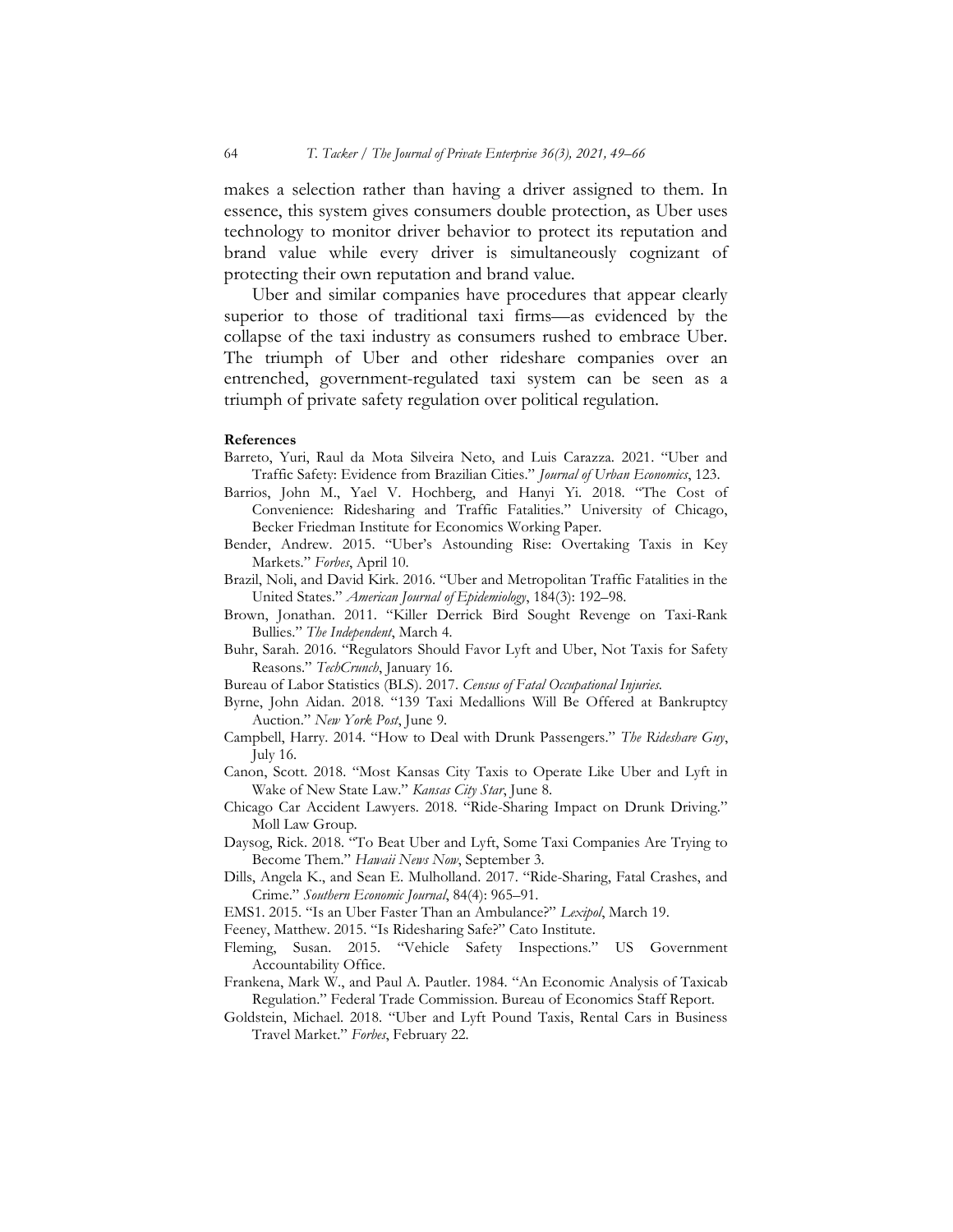- Gonen, Yoav. 2016. "City Proposes Bill to Keep Log of Sexual Assaults in Taxis." New York Post, December 15.
- Greenwood, Brad N., and Sunil Wattal. 2017. "Show Me the Way to Go Home: An Empirical Investigation of Ride-Sharing and Alcohol Related Motor Vehicle Fatalities." MIS Quarterly, 41(1): 163-87.
- Hernandez, Raymond. 1992. "Gypsy Cabs: A Hard, Chancy Life on the Side Streets of New York." New York Times, September 24.
- Hirshon, Lauren, Morgan Jones, Dana Levin, Kathryn McCarthy, Benjamin Morano, Sarah Simon, and Brooks Rainwater. 2015. "Cities, the Sharing Economy and What's Next." National League of Cities.
- Hyde, Rachel R. 2019. "Uber-Safer Than a Regular Taxi?" Investopedia, August 11.
- Ivice, Paul. 2003. "Gator City Taxi Sued in 3 Deaths." Jacksonville Business Journal.
- Lafrance, Adrienne, and Rose Eveleth. 2015. "Are Taxis Safer Than Uber?" The Atlantic, March 3.
- Martin-Buck, Frank. 2016. "Driving Safety: An Empirical Analysis of Ridesharing's Impact on Drunk Driving and Alcohol-Related Crime." Semantic Scholar.
- Moore, Adrian T., and Ted Balaker. 2006. "Do Economists Reach a Conclusion on Taxi Deregulation?" Econ Journal Watch, 3(1): 109-32.
- Moskatel, Leon S., and David J. G. Slusky. 2017. "Did UberX Reduce Ambulance Volume?" University of Kansas.
- Munzenrieder, Kyle. 2016. "Uber's Surge Prices Hit 9.9 Times the Normal Fare in Miami Beach during New Year's Eve." Miami New Times, January 4.
- Poitras, Marc, and Daniel Sutter. 2002. "Policy Ineffectiveness or Offsetting Behavior? An Analysis of Vehicle Safety Inspections." Southern Economic Journal, 68(4): 922–34.
- Pulham, Mark. 2012. "The Son of Sam." Crime Magazine, June 26.
- Rayle, Lisa, Danielle Dai, Nelson Chan, and Robert Cervero. 2016. "Just a Better Taxi? A Survey-Based Comparison of Taxis, Transit, and Ridesourcing Services in San Francisco." Transport Policy, 45: 168-78.
- Shaw, L. C., G. Gilbert, C. Bishop, and E. Pruitt. 1983. "Taxicab Regulation in US Cities." Vols. 1 and 2, US Department of Transportation, Report No. UMTA-NC-11-0011, October.
- Snead, Jason. 2015. "Taxicab Medallion Systems: Time for a Change." Heritage Foundation, December 10.
- Somerville, Heather. 2019. "Uber Safety Report Details Sexual Assaults in US over Two Years." Wall Street Journal, December 5.
- Stone, Brad. 2017. The Upstarts: How Uber, Airbnb, and the Killer Companies of the New Silicon Valley Are Changing the World. New York: Little, Brown.
- Sundararajan, Arun. 2016. The Sharing Economy: The End of Employment and the Rise of Crowd-Based Capitalism. Cambridge, MA: MIT Press.
- Sygnatur, Eric F., and Guy A. Toscano. 2000. Work-Related Homicides: The Facts. Bureau of Labor Statistics.
- Tacker, Thomas. 2019. Rethinking Consumer Protection: Escaping Death by Regulation. New York: Lexington Books.
- Thulin, Lila. 2018. "In 2018, Should We Take Ubers or Ambulances to the Hospital?" Slate, February 12.
- Uber. 2019. US Safety Report 2017–2018.
- Uber. 2021. Uber Community Guidelines (US).